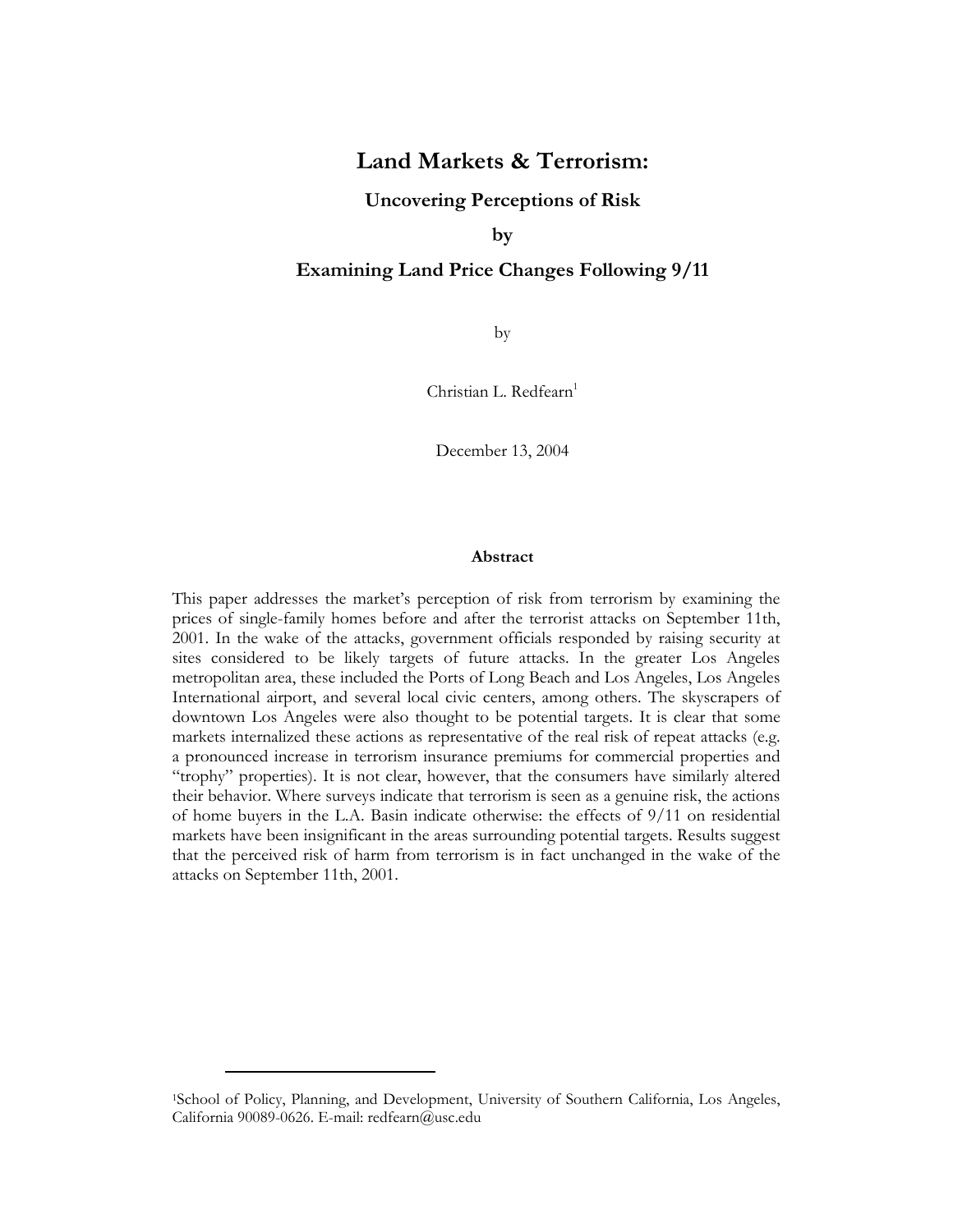#### **1. Introduction**

 $\ddot{\phantom{a}}$ 

On August 1st of this year, the Department of Homeland Security (DHS) issued a heightened security alert for financial institutions in the greater New York City area and Washington, D.C. It was the first time that specific targets had been identified in a DHS security advisory. Previously, the Department had issued broad warnings regarding the level of risk from attacks on domestic targets without guidance as to where, when, or what type of attack might be expected. Yet even when advisories are non-specific regarding location, it is implicitly clear that not all locales within the U.S. are equally exposed to the risk of attack. This paper exploits spatial variation in presumed risk to measure the public's assessment of actual risk from terrorism in the wake of the attacks of 9/11.

At issue are behavioral – rather than rhetorical – responses to terrorism. From the reorganization of the Federal government's counter-terror activities to the media's coverage of the "war on terror," consumers have had ample reason to reconsider their actions in light of the attacks and subsequent revelations about terrorist activities. Is consumer behavior consistent with consumer opinion about terror? One recent study (Lerner, Gonzalez, Small, and Fischhoff, 2003) reported that two months after the attacks on New York City and Washington, D.C. survey respondents placed the probability of their being hurt in a terrorist attack at 10%, while the probability that an "average American" would be hurt by a terrorist attack was deemed to be 50%. Presumably, this risk was not a general risk, but one concentrated on those living in areas that were likely targets of attack. If consumer behavior followed such sentiments, the cost of the attacks on 9/11 may be far greater than is generally calculated: the value of urban property may diminish substantially if consumers seek to avoid dense, "targetrich" environments.

In the extreme, aversion to density could alter the basic shape of cities.<sup>2</sup> We might expect flatter, more dispersed cities as a long-term outcome, since city shapes are well-established and the built environment is difficult and expensive to alter. However, it is precisely these inherent features of real estate that make it an ideal subject for the analysis of consumer sentiment regarding changes in expectations. Because the quantity of housing supply is fixed in the short-term, changes in demand will be seen in dwelling

<sup>2</sup>Glaeser and Shapiro (2002) argue, however, that there is little evidence that armed conflict has ever undone the rationale for urbanization. Rossi-Hansberg (2004) and Harrigan and Martin (2002) suggest that terrorism will have only a mild effect on urban form.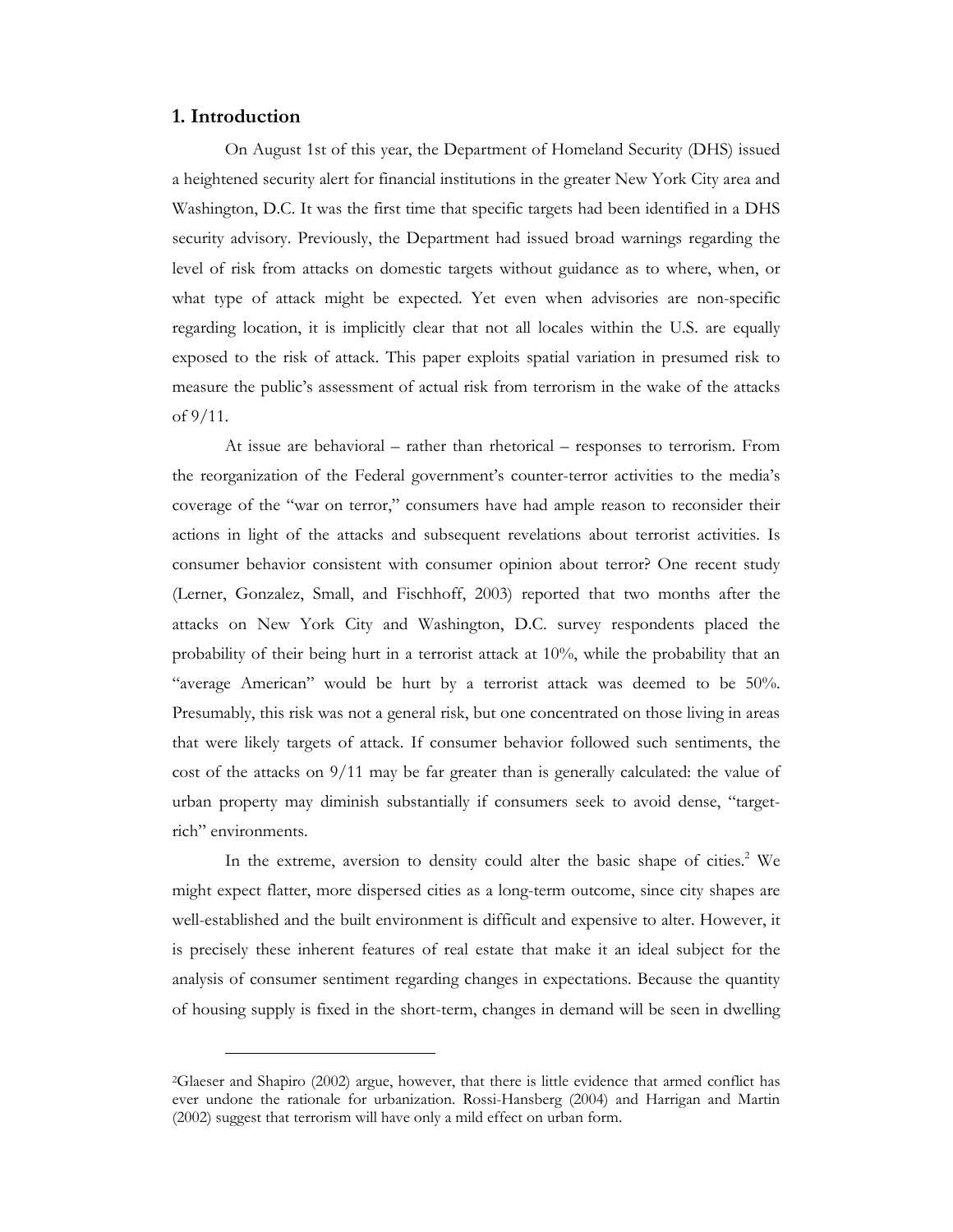prices and/or transaction volumes. The attacks on 9/11 created a setting for studying changes in the perceived risk of terrorism. If the attacks signaled a change in the probability of attack, proximity to potential targets would be seen as more dangerous. Not only could an attack result in physical harm in the vicinity of the target, it could damage a dwelling or the elements of a neighborhood that make a dwelling valuable. Because of its long life and immobility, real estate values are necessarily tied to expectations about the future – both that of the structure and its neighborhood. Changes in these expectations should be capitalized in real estate prices.

This paper looks to land-rent gradients around potential targets for evidence that consumers' perception of risk from terrorism changed after the attacks on New York City and Washington, D.C. on September 11th, 2001. Specifically, housing markets in the vicinity of Los Angeles International Airport (LAX), the Ports of Long Beach and Los Angeles, and the prominent skyscrapers in the downtown area are examined in the periods before and after 9/11. If individuals do, in fact, perceive a change in the threat from terror, they should pay a premium for land further from potential sites – or alternatively, demand a discount for land proximal to locations more likely to be impacted by a terrorist attack. Thus, the gradient surrounding potential terrorist targets should increase is the months that follow the  $9/11$  attacks.<sup>3</sup> If the probability of terrorism is perceived to be permanently higher, the change in the gradient should be also be permanent. If, on the other hand, the initial shock and caution regarding properties in the shadow of potential targets fades, the price gradient should first increase and then return to pre-attack levels. In fact, no significant change – temporary or permanent – is found.

In fact, the price gradients surrounding the three potential targets examined vary over time in a manner that is roughly consistent with the hypothesis that consumers perceived no change in the threat from terrorism. No impact is found in either local indexes of house prices and sales volume or in the implicit price of proximity to potential targets of terrorism. The lack of findings in transaction data stands in marked contrast with the survey that found respondents anticipating a one-in-ten chance of personal injury and with evidence of sophisticated consumer pricing of small-probability risk in other housing markets. Several competing stories could explain the observed market

<sup>&</sup>lt;sup>3"</sup>Increase" should not be confused with "steepen." Because the pre-9/11 gradients can be either positive or negative, changes in supply and/or demand that penalize sites closer to the target will result in increasing gradients: negative gradients becoming less negative – or even positive – and positive gradients becoming more positive.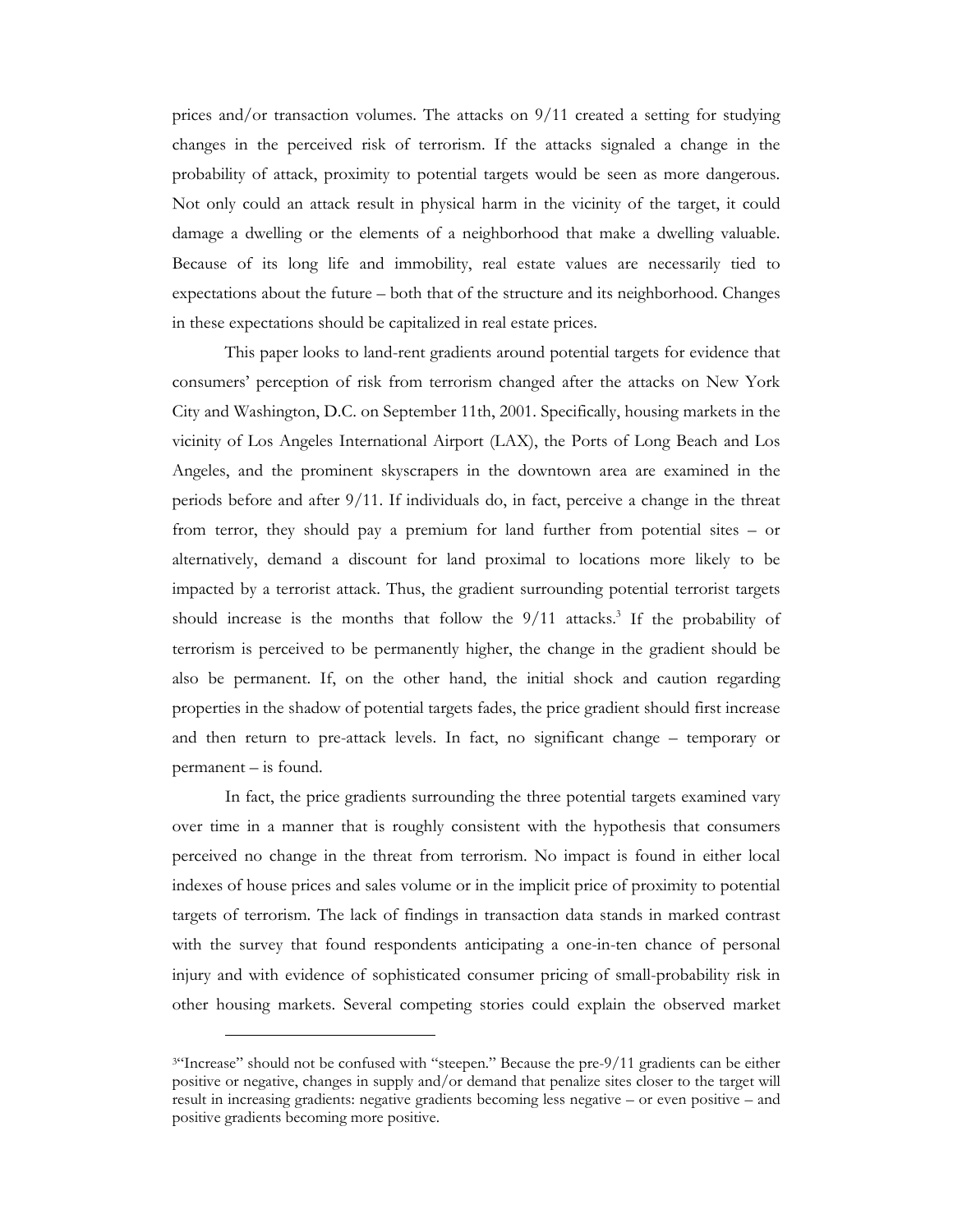outcomes, but one that cannot hold is that consumers have voted with their feet. They have not – in statistically significant numbers – perceived a large enough risk of personal and/or property loss to significantly change the price surface surrounding sites perceived to be at higher risk of terrorist attack.

The remainder of the paper is divided as follows. Section 2 develops a model of terrorism and land prices that follows from a broad literature on externalities and housing markets. Section 3 introduces and highlights the data used in the research. Results are reported and discussed in Section 4. The paper closes with a brief discussion of the conclusions and the planned extensions in Section 5.

### **2. Terrorism & Models of Externalities**

Risk from property loss due to terrorist attacks can be modeled as a special case of a more general spatial externality. In the presence of a spatial externality, otherwise identical dwellings will have market values that vary as a function of their proximity to the source of the externality – in this case, the risk of collateral damage due to a terrorist attack. If consumers require a discount to live near a potential target, the closer of these two dwellings will be valued lower, reflecting the penalty associated with the risk of attack and the resulting damage. The literature on spatial externalities is large, including research on both positive and negative externalities. Among the positive externalities are access to work and consumption – the central variables on which much of the urban form literature is based; among the research on negative externalities is the study of the impact of exposure to noise (Wilhelmsson, 2000), smog Kahn, 2000), and environmental hazards such as Superfund sites (Greenberg and Hughes, 1992), among many others.

The standard approach to measuring the value of individual attributes of bundled goods is to estimate a hedonic price equation. In the standard application of hedonic pricing to housing, observed value is a function of quality flow – the services provided by the dwelling's physical characteristics and locational amenities and disamenities – and the unit price of quality. That is,

$$
V_{it} = P_t Q_{it} \quad ,
$$

where  $V_{it}$  is property value,  $P_t$  is the unit price of quality, and  $Q_{it}$  is the quality flow; *i* and *t* index parcel and time, respectively. To arrive at the familiar hedonic pricing equation, take the natural log of both sides of the equation and reparameterize the log of quality,  $lnQ_i$ , as a linear function of attributes,  $X_i \beta$ :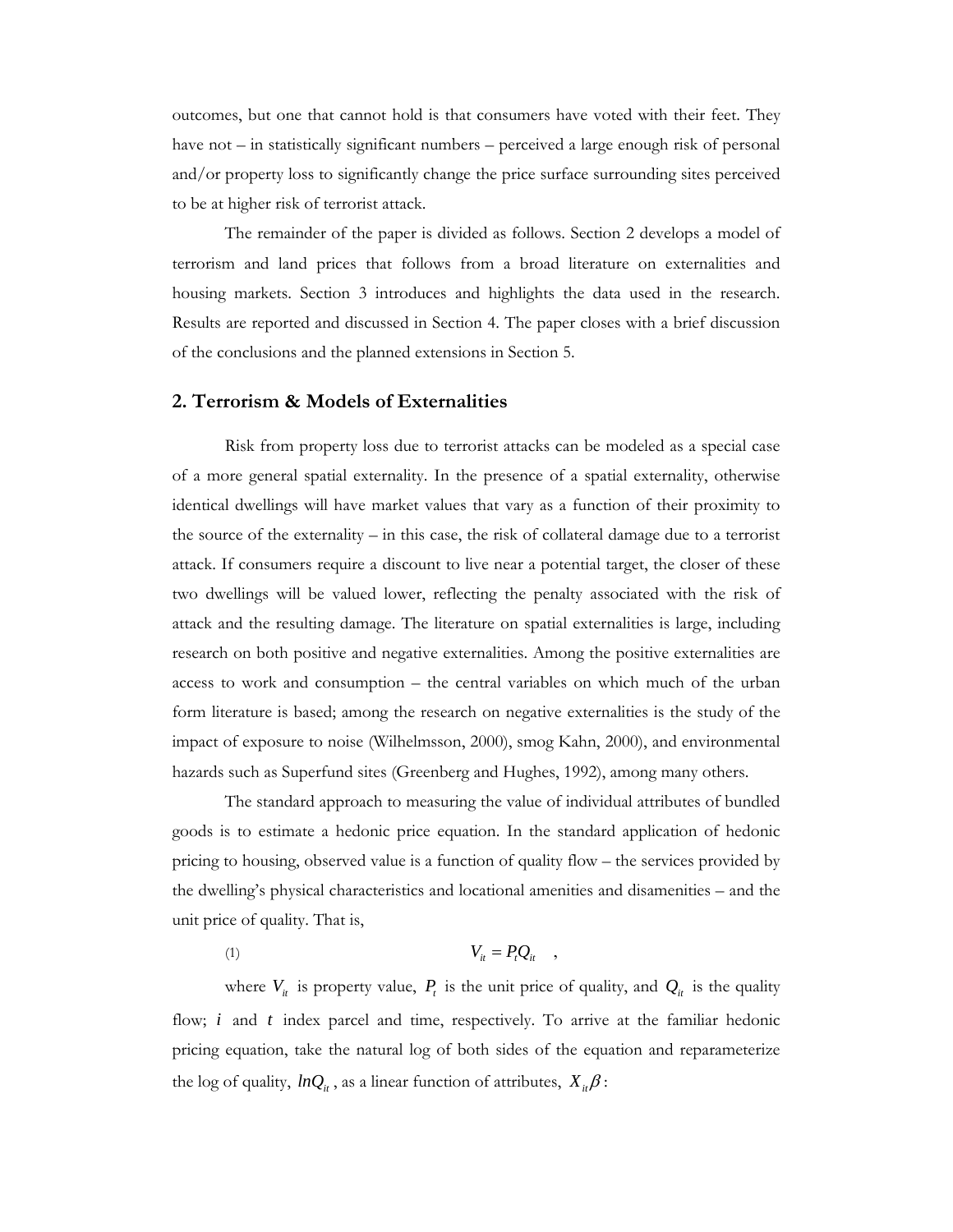(2) *it t it lnV lnP X* = + . β

The vector  $X_{it}$  consists of all attributes which contribute to the market price of the parcel.

To make clear the role of spatial externalities consider the following variation of Equation 2. In it, environmental variables – in contrast to the physical characteristics of the dwelling itself – have been separated from the general matrix of dwelling attributes,  $X_i^D$  :

$$
(3) \qquad lnV_{it} = lnP_t + X_{it}^D \beta + \beta^N Noise_{it} + \beta^S SchoolQuality + \beta^C Committee + ....
$$

The list of environmental variables imparting spatially differing impacts on the value of dwellings is exceedingly long. In principle, estimating this regression would recover the contributions of both physical and spatial characteristics on dwelling values. In practice, the data required for its estimation are not generally available. As a proxy for the spatial variables, distances (or functions of distances) to point sources are occasionally used. (Although it is not uncommon to see aspatial hedonic pricing of housing.) If  $V_i$  is the value of periodic services for dwelling  $i$  in period  $t$ , an alternative definition of its sale price today,  $PV_{i0}$  – the dwelling's present value – is:

(4) 
$$
PV_{i0} = V_i 0 + \frac{V_{i1}}{1+r_1} + \frac{V_{i2}}{(1+r_1)(1+r_2)} + \dots + \frac{V_{iN}}{(1+r_1)(1+r_2)\cdots(1+r_N)},
$$

where  $V_t$  is the value of the net service flow to the owner during time period t and  $PV_0$ is the present value of the series of cash flows.

The future values of the service flows from the dwelling are not known with certainty. They are expected values, embedding expectations about the integrity of the structure, the future quality of the local schools, crime in the neighborhood, employment in the metropolitan area, interest rates, and among many others, the risk of terrorism. In order to make explicit the role of terrorism risk on house prices, Equation 4 can be rewritten to include a basic parameterization that includes both the expected probability of an attack and the expected impact of an attack on the service flow from the dwelling. If  $p_t$  is the probability of attack in period  $t$  and  $d_t$  is the impact of the attack on the flow of services ( $d = 0$  indicates no change,  $d = 1$  indicates complete loss), Equation 4 becomes

(5) 
$$
PV_{i0} = V_i 0 + \frac{(1 - p_1)(1 - d_1)V_{i1}}{1 + r_1} + \frac{(1 - p_2)(1 - d_2)V_{i2}}{(1 + r_1)(1 + r_2)} + \dots + \frac{(1 - p_N)(1 - d_N)V_{iN}}{(1 + r_1)(1 + r_2)\cdots(1 + r_N)}
$$

Any non-zero probability of attack leads to lower home prices than would have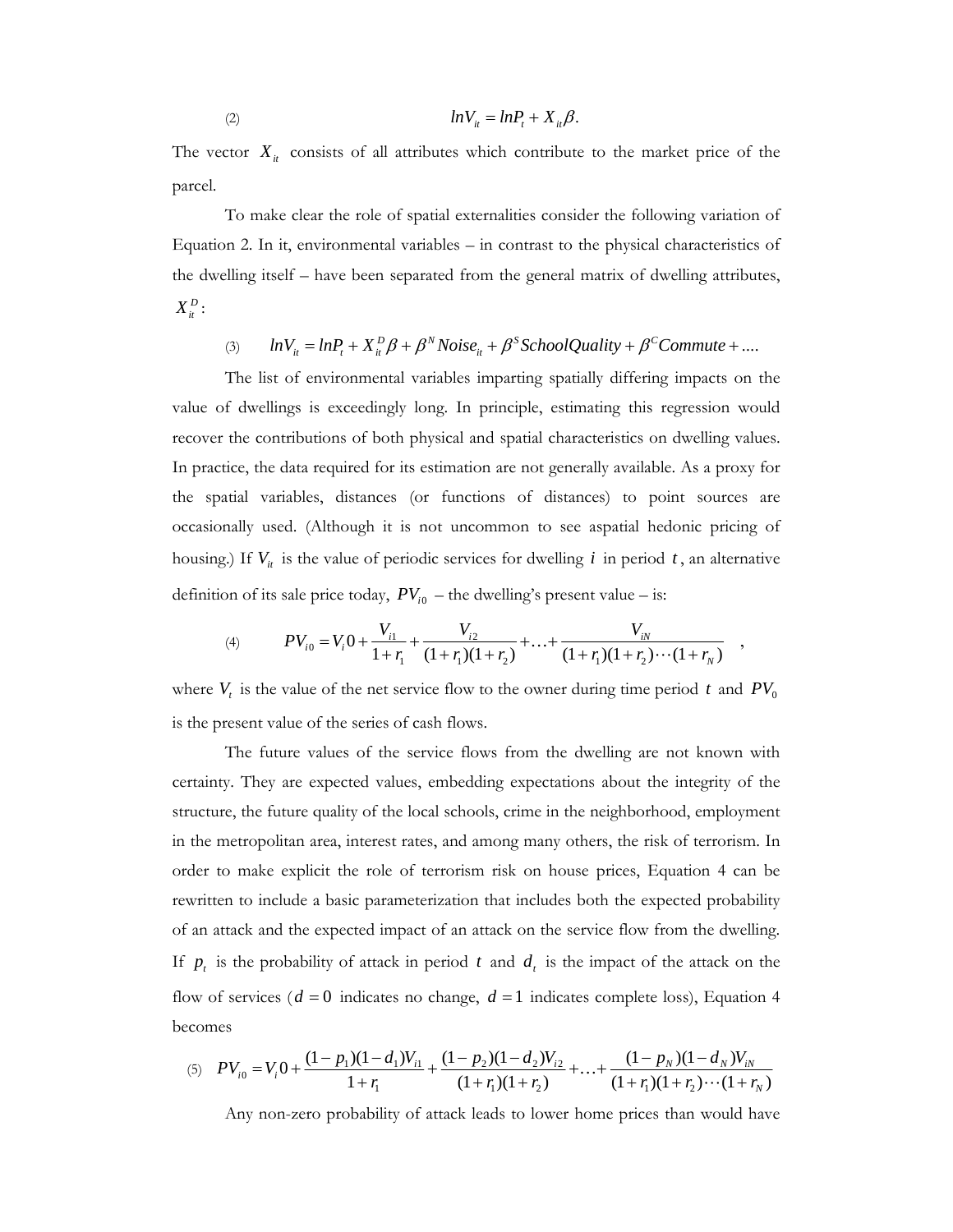resulted in the absence of terrorism risk. More generally, any change in the expectation of the probability of attack or its severity will cause a change in the value of homes. Specifically,

(6) 
$$
\partial PV/\partial p_k < 0
$$
,  $\partial PV/\partial d_k < 0$ .

Of course, it is likely that changes in probability and loss are correlated as are changes in probabilities and losses in adjacent periods – destruction of a property in period *t* will lead to losses in service flow from the property for many subsequent periods.<sup>4</sup>

The two relevant questions for this approach are first, do consumers respond to changes in the perceived risk of terrorism or other small probability events? And second, is this approach capable of capturing risk pricing along a single dimension of an asset whose observed price is the capitalization of so many location-specific factors? On the matter of consumer responsiveness to terrorism, there is evidence that tourists are sensitive to attacks (Enders, Sandler, and Parise, 1992; Pizam and Smith, 2000; Sloboda, 2003). However, tourism destinations are relatively fungible and easily adjusted, and these studies may not be applicable to durable goods markets like housing.

There is some support, however, for the hypothesis that consumers are sophisticated regarding their assessment of risk in the context of a larger and more permanent investment in a dwelling. In an examination of housing market behavior before and after an explosion of a local chemical plant and after the subsequent announcement that the plant would be relocated, Carroll, Clauretie, Jensen, and Waddoups (1996) find that after the relocation announcement, "property values rebounded to reflect the reduction in the number of [local] hazardous plants." Also, in a study of pricing of houses in the San Francisco Bay Area after the Loma Prieta earthquake in 1991, Murdoch, Singh, and Thayer (1993) find significant price differences by *soil type*. This reflects a remarkable sophistication on the part of consumers to assess and price risk. In this case, home buyers recognized that different soil types imply distinct distributions of damage in the event of an earthquake and warrant differential pricing.

<sup>4</sup>The underlying utility function of a representative consumer is simplified here. A risk-seeking individual may be willing to pay more for the opportunity to experience a wider range of outcomes and the signs on the partial derivatives in Equation 6 would be reversed. It is also possible that an individual whose income is positively correlated with terrorism risk could find dwellings near target maximizing in a portfolio sense. While both are possible, the kind of aggregate effects we are examining are not likely to be influenced by these exceptions.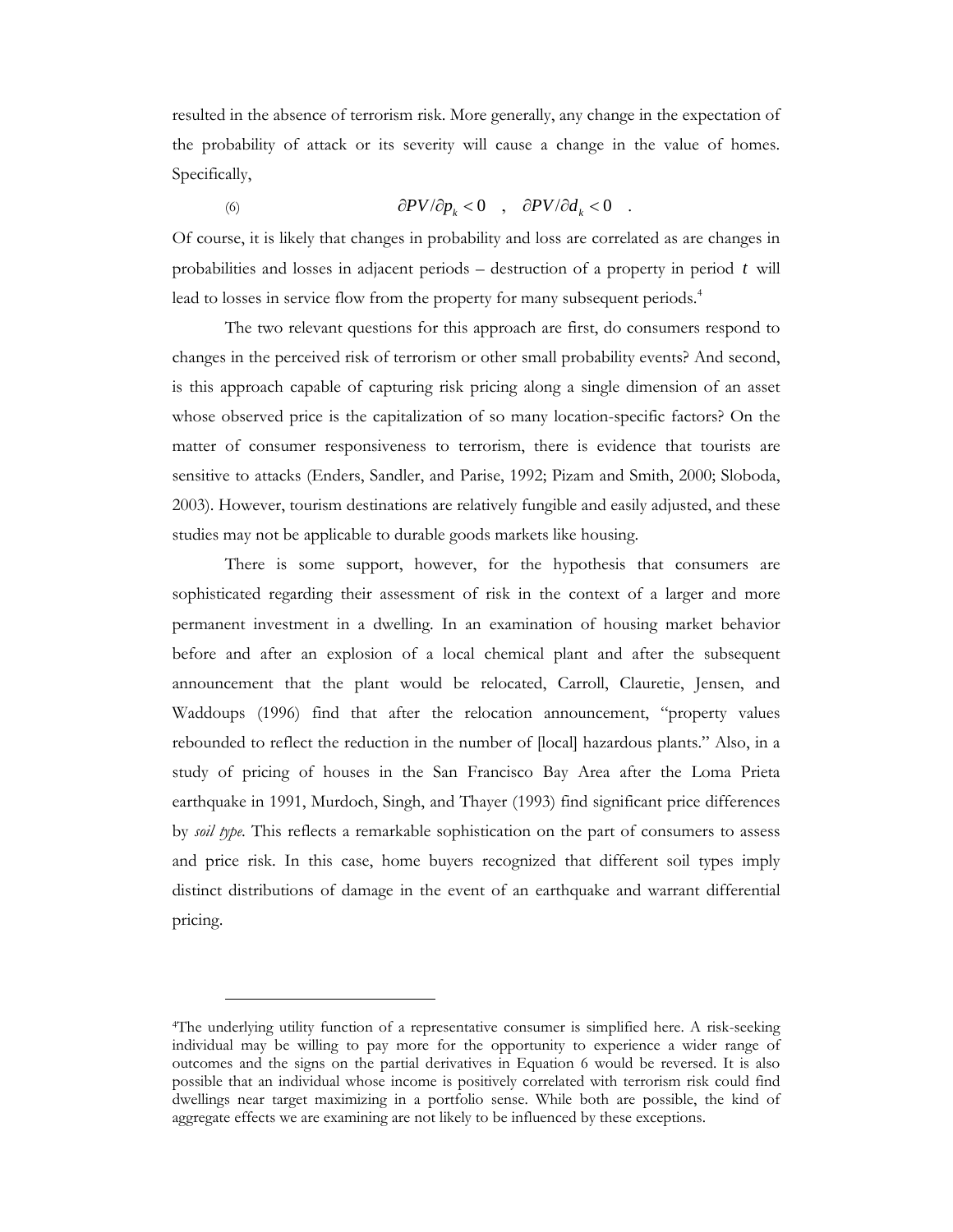### **2.1 Empirical Strategy**

The central empirical challenge in measuring the impact of spatial externalities is controlling for other influences on real estate prices that vary by location. It may be, for instance, that ports are likely targets of terror. However, it is also likely that land prices near ports are impacted by noise, truck traffic, and pollution. A simple hedonic regression that includes dwelling characteristics and the distance to the port as explanatory variables may find that proximity to the port is in fact a significant and negative impact of housing values. Attributing this to terrorism risk would be inappropriate as the coefficient simply measures the influence of distance, commingling the influence of port noise, traffic, and pollution as well as the exposure to fallout from an attack on the port.

The attacks on September 11th, 2001 offer an opportunity to identify the idiosyncratic influence of perceived risk from terrorism. The attacks offer the opportunity to perform a natural experiment to assess home prices before and after the events in order to isolate price changes due to changes in expectations about future attacks and their impacts on housing values. In general, the spatial variables mentioned above are slow changing variables – noise, traffic, and pollution are all relatively fixed in the short term. In the wake of the attacks on New York and Washington, D.C., none of the other environmental variables should change significantly. As a result, changes in house prices around potential terrorist targets can be attributed to consumer responses to the attacks themselves. The hypothesis that consumers have altered their valuation of risk should be testable by examining the price gradient around these targets – prices closer to sites of greater perceived risk should become relatively less valuable.

There are several margins of variation across the data that will allow for identification of the penalty of terrorist risk. The first is spatial: the potential targets are spread throughout the metropolitan area. It will be possible to pool housing sales around several targets to look for systematic changes in the cost of proximity. The second is temporal. Ostensibly the risk of terrorism has been non-zero since well before the 9/11 attacks. But the attacks made the reality of that risk far more palpable and presumably made actors previously ignorant of terrorism more aware. Finally, there is variation in targets themselves, which are perceived to be differentially at risk.

These margins motivate two basic empirical approaches. The first is to consider proximity as discrete; dwellings are "adjacent," "near," or "far" from the potential targets and face differential risk from attach in each category. Based on this conception of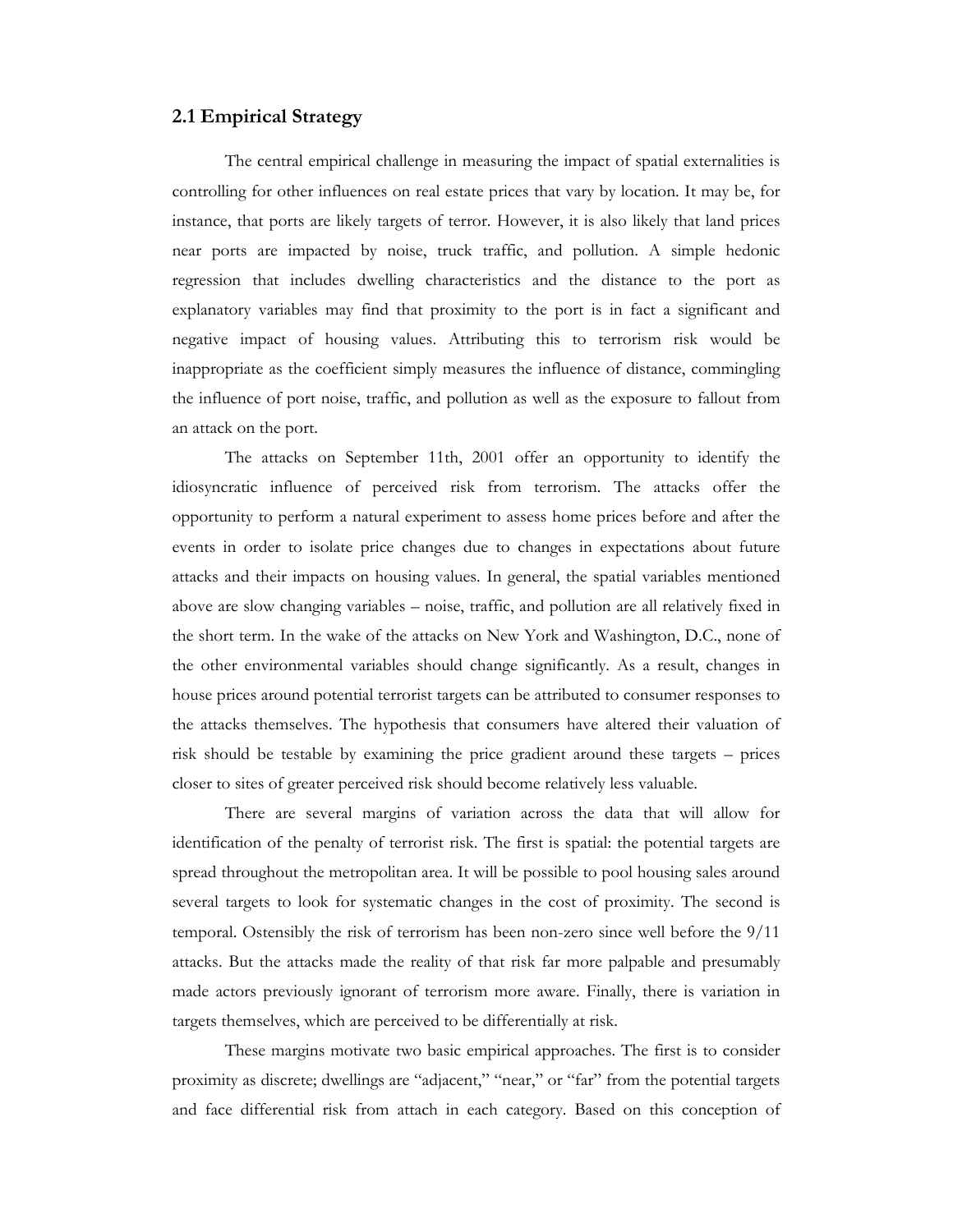terrorism risk, the appropriate test of differential pricing of proximity – evidence of changes in perceived risk "near" targets – would be based on differences in aggregate prices over the pre- and post-September 11th attacks. The second approach is to conceive of risk from terrorism as a continuous variable, declining in relevance with distance from potential targets. Here, distance from the target in question is included in the pricing regression. Again, the inference of changes in consumer perception of risk would be apparent in changes in the the coefficient on distance – that is, changes in the price gradient.

The aggregate index approach requires the estimation of price indexes for each of the subsamples – "adjacent," "near," and "far." This is undertaken by estimating a variant of Equation 2:

(7) 
$$
ln V_{ii} = ln P_t + X_{ii}^D \beta + \sum \delta_k D_{ik}
$$

where  $k$  indexes quarters.  $D_k$  is an dummy variable, indicating whether or not dwelling *i* was sold in quarter  $k \cdot \exp(\delta)$  is then the price level in quarter  $k$ . The hypothesis that proximity to potential targets became more penalized after September 11th, 2001 would be examined by testing whether or not the indexes were significantly different before and after the attacks. This test may have little power against alternative hypotheses that some other factor coincident with the attacks led to changes. This is discussed further in the results section.

It is also possible that the aggregate indexes may not indicate any change in behavior despite a genuine increase in the discount required to live near a potential target. Consider a basic model of buyer and seller interaction. In the immediate postattack housing market near a potential target, buyers have not yet lowered their reservation prices, but sellers have reduced their offer prices. Given the idiosyncracies of buyers and sellers and the distributions of their valuations of dwellings, transactions will still occur at similar prices, but fewer will occur in aggregate. In this setting, the impact of changes in perceived risk may first be apparent in sales volume, but not in prices. Both aggregate prices and sales volumes are reported below.

The second approach to assessing price changes is to conceive of risk as a continuous variable that varies with distance from the target. In this case, the basic hedonic equation is specified as follows:

(8)  $ln V_{ii} = ln P_i + X_{ii}^D \beta + \beta^T Terroring_{ii}$  Risk<sub>ii</sub> +  $\sum \beta^O$ Other Locational Amenities<sub>ii</sub> If it assumed that the other locational amenities and disamenities are not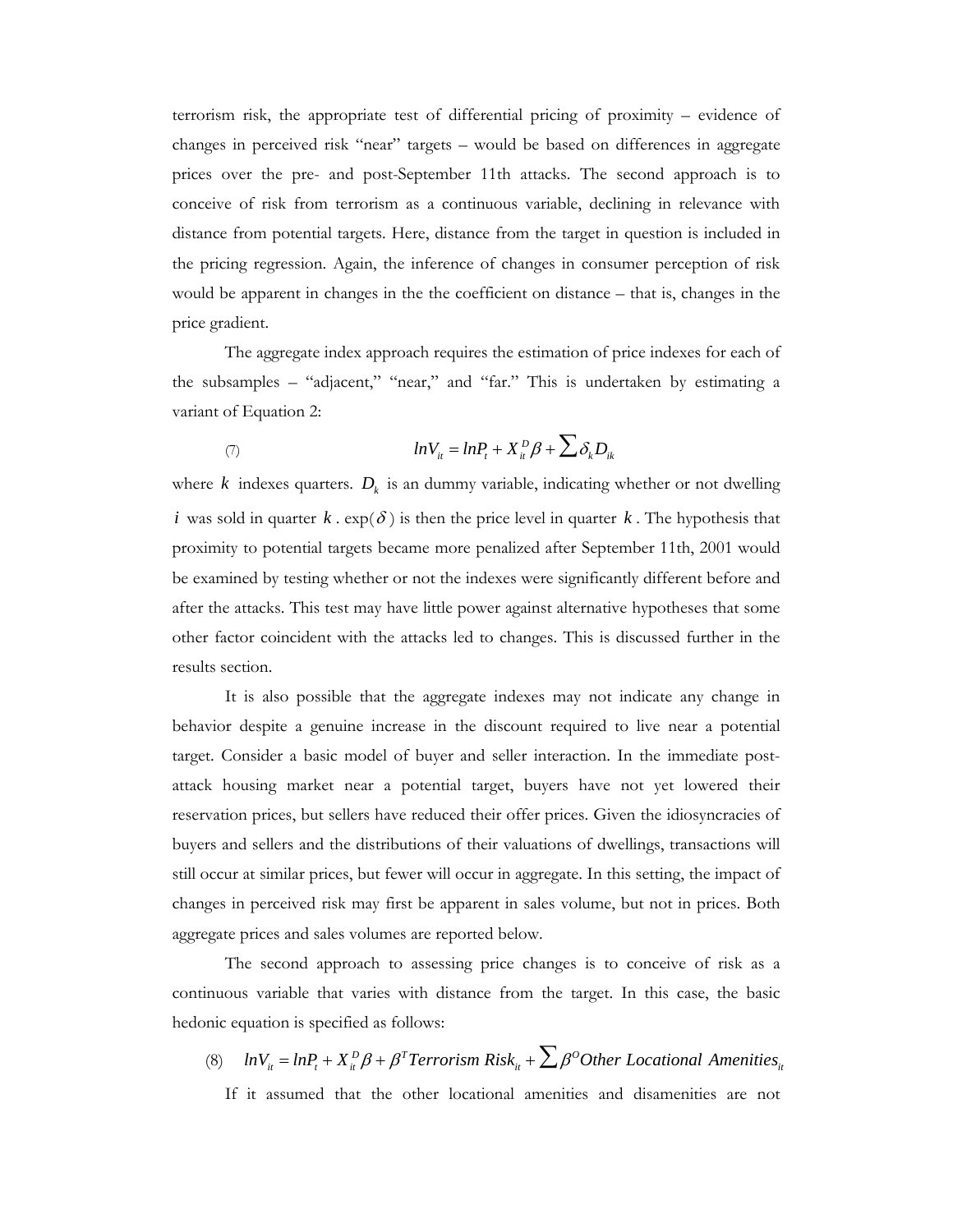responsive to the attack on September 11th, they are fixed over our sample period and Equation 8 becomes:

(9) 
$$
ln V_{it} = ln P_t + X_{it}^D \beta + \beta^T f (dist_i)
$$

Here,  $f(dist_i)$ , is one of several different functional form used to examine changes in the price of proximity before and after 9/11.

The simplest functional form is an interaction with a dummy variable indicating whether the sale occurred before or after the attacks. If the change in perceptions – and pricing – is permanent, then this is the correct specification. If, on the other had, consumer response varies over time after the attacks, it would be more appropriate to use a series of interaction dummies to pick up the evolution of pricing in the wake of the attacks.

### **3. Data**

Three types of variables from housing markets are required to make possible a measurement of changes in perceived terrorism risk. As discussed in the previous section, evidence of consumer responses will be looked for in housing market outcomes. It is then necessary to have transactional data, both sale price and sale date. This data is fairly easily obtained, but is by itself inadequate to make a credible assessment of risk pricing. Housing varies substantially from dwelling to dwelling. In order to recover the parameters on interacted distance variables it will be necessary to control for physical heterogeneity. This implies that data on dwelling physical characteristics are also needed. Finally, locational information is essential.

All three types of data are gathered on an ongoing basis by DataQuick, a real estate market information firm. For this study, DataQuick data on dwelling transactions and characteristics for single family residences in the central and southern parts of Los Angeles county are employed. The data include sales price and date, a number of physical characteristics, and are identified by their census tract.

The geographic scope of the data was defined to include three prominent potential targets of terrorism and their surrounding housing markets; these include Los Angeles International Airport (LAX), the ports of Long Beach and Los Angeles, and the central business district (CBD) of downtown Los Angeles. Certainly, there are other candidates for attack. Discussions in the media have identified water and power facilities as potential targets, as well as cultural institutions associated with the projection of America abroad (Hollywood), but none are as prominent as the three employed in this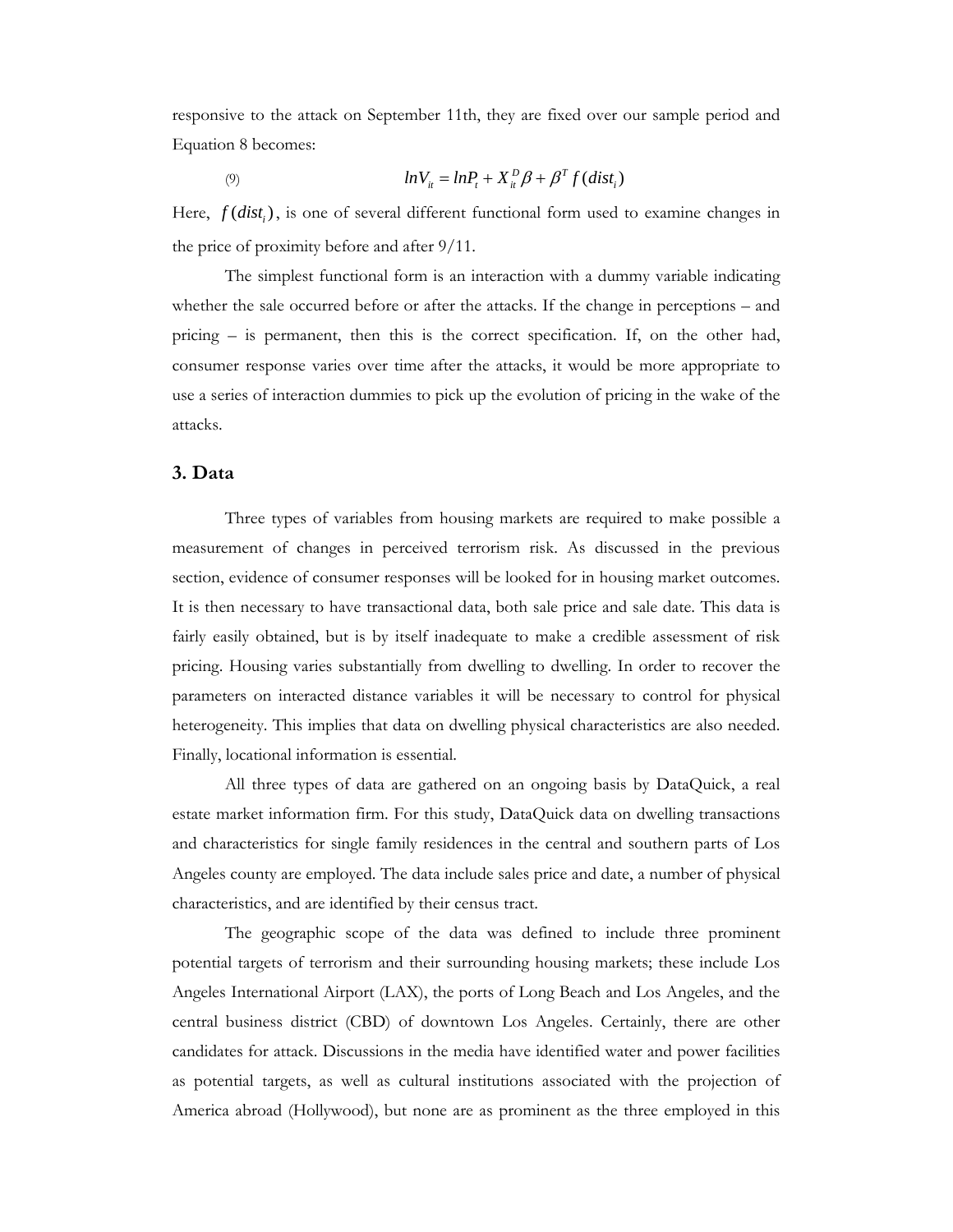research.

Figure 1 shows the U.S. Census centroids for the southern portion of Los



**Figure 1. Potential Targets & Their Environs**

Angeles County as well as the three locales being examined. For each of the three - the central business district (CBD), the Ports of Los Angeles and Long Beach (the Ports), and Los Angeles International Airport (LAX) - the figure also shows three concentric rings indicating the boundaries of the discrete regions introduced in the previous section. These regions - "adjacent," "near," and "far" are chosen to include roughly the same number of observations on housing sales. Note that the rings around the Ports are bigger. The ports are comprised of large areas in which there are no dwellings and hence no sales. Therefore, the rings have been extended.

Table 1 reports average characteristics for the dwelling

#### **Table 1. Sample Means by Proximity & Locale**

#### (Standard Deviation in Parentheses)

|              |                               | Sales by Proximity |              | Sales by Locale |            |        |  |
|--------------|-------------------------------|--------------------|--------------|-----------------|------------|--------|--|
|              | 'Far'<br>'Near'<br>'Adjacent' |                    |              | LAX             | <b>CBD</b> | Ports  |  |
|              | Sales                         | Sales              | <b>Sales</b> | <b>Sales</b>    | Sales      | Sales  |  |
| Observations | 6.342                         | 11.728             | 17.696       | 12.902          | 11.464     | 11,956 |  |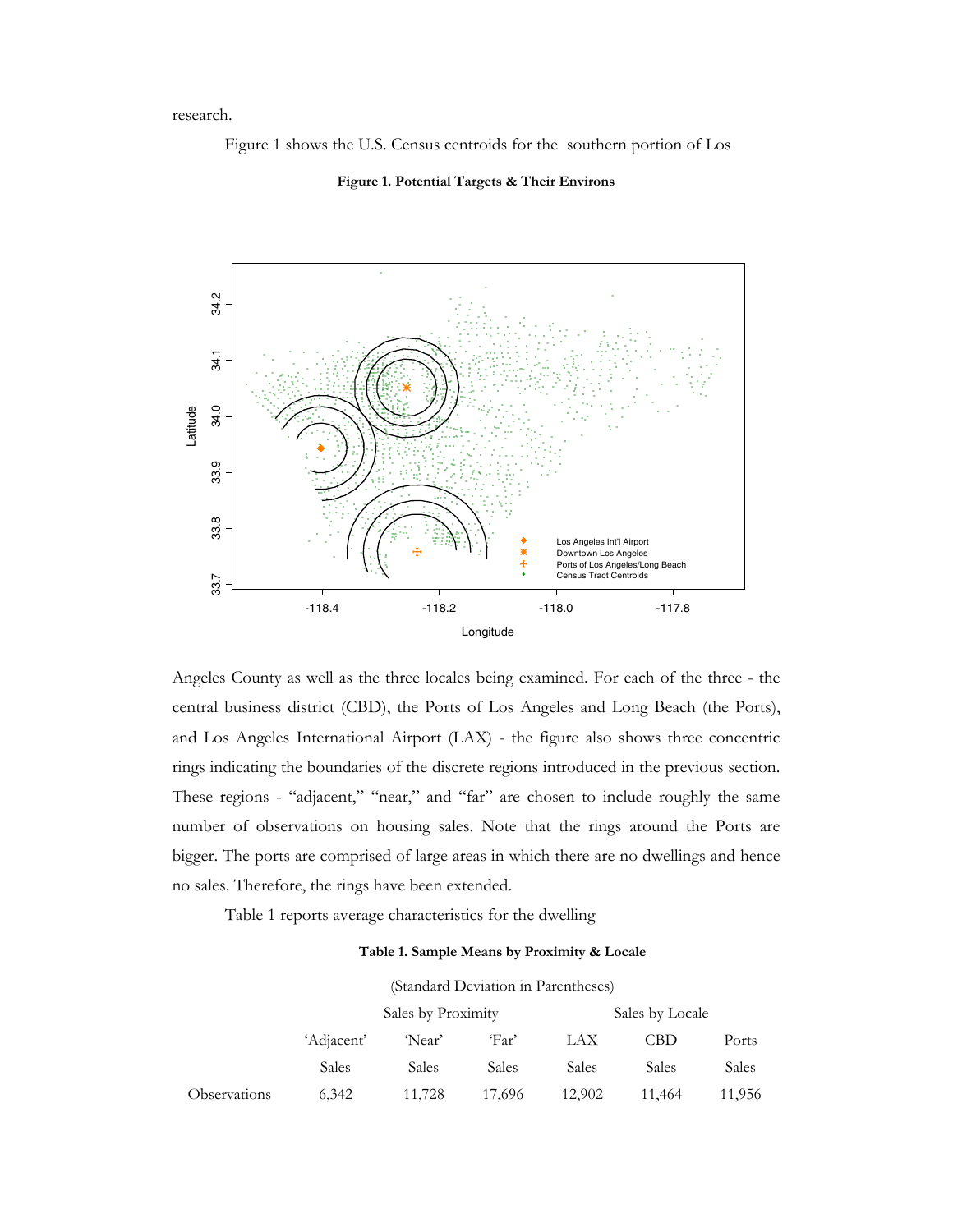| Sale Price        | 261    | 336    | 326    | 369    | 282    | 291    |
|-------------------|--------|--------|--------|--------|--------|--------|
| (000s of dollars) | (175)  | (280)  | (240)  | (274)  | (238)  | (206)  |
| Interior Area     | 1,297  | 1,514  | 1,486  | 1,504  | 1,432  | 1,432  |
| (sqft)            | (607)  | (762)  | (707)  | (697)  | (755)  | (677)  |
| <b>Baths</b>      | 1.74   | 1.95   | 1.93   | 2.02   | 1.69   | 1.95   |
| (number)          | (0.76) | (0.94) | (0.92) | (0.95) | (0.87) | (0.84) |
| Bedrooms          | 2.43   | 2.70   | 2.68   | 2.70   | 2.55   | 2.67   |
| (number)          | (1.00) | (0.96) | (0.92) | (0.89) | (1.01) | (0.94) |
| Fireplace         | 0.24   | 0.34   | 0.36   | 0.32   | 0.42   | 0.28   |
| (percent)         | (0.43) | (0.47) | (0.48) | (0.47) | (0.49) | (0.45) |
| Garage            | 0.42   | 0.53   | 0.57   | 0.55   | 0.50   | 0.54   |
| (percent)         | (0.49) | (0.50) | (0.49) | (0.50) | (0.50) | (0.50) |
| Dwelling Age      | 45.2   | 47.7   | 46.6   | 41.8   | 62.1   | 38.5   |
| ( <i>years</i> )  | (29.4) | (27.6) | (25.3) | (23.7) | (27.6) | (23.2) |
| Renter Occupied   | 0.12   | 0.10   | 0.10   | 0.10   | 0.11   | 0.10   |
| (percent)         | (0.32) | (0.30) | (0.30) | (0.30) | (0.31) | (0.30) |
| Pool              | 0.02   | 0.04   | 0.05   | 0.04   | 0.04   | 0.06   |
| (percent)         | (0.15) | (0.20) | (0.22) | (0.19) | (0.19) | (0.23) |
| View              | 0.02   | 0.06   | 0.05   | 0.03   | 0.09   | 0.03   |
| (percent)         | (0.16) | (0.25) | (0.22) | (0.17) | (0.29) | (0.17) |

sales used in this analysis. It makes clear the need to control for physical heterogeneity and suggests that while there are systematic differences across the types of dwelling within each of the discrete categories of proximity, the differences are far greater across the submarkets defined by the neighborhoods around each potential target. For example, dwellings sold in the region adjacent to the potential targets are systematically smaller and lower quality, and sell for less. However, there is essentially no difference in the average age by proximity, whereas the vintage of the housing stock appears to be drastically different across the three locational submarkets.

### **4. Results**

The models introduced above suggest that any measurable impact of changes in the perceived risk of terrorism should appear in either dwelling prices or in aggregate sales volume. Aggregate price and sales volume are presented first. These models use discrete regions of proximity to potential targets to partition sales according to presumed exposure to risk. The results for the continuous models of risk - those that include linear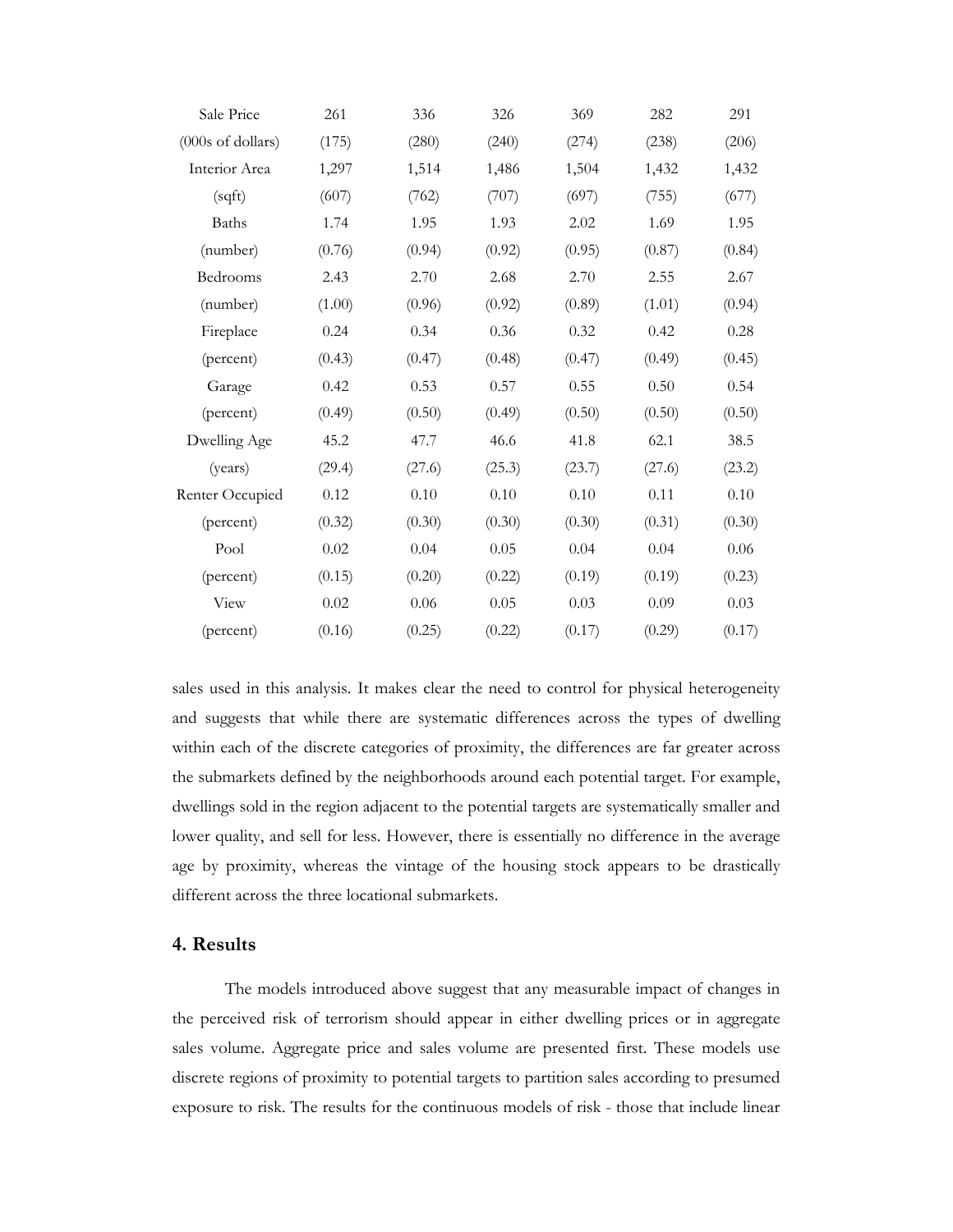distance to potential targets - are presented second.

The results of the aggregate price indexes are inconclusive. The indexes are shown in Figure 2. If consumer valuations of





dwellings proximal to potential targets had indeed declined in response to their higher perceived risk, the aggregate index measuring prices in the adjacent regions should have shown a decline relative to the other two regions in the neighborhood of the potential targets. In fact, it is the region furthest – ostensibly the region at least risk – that is the only one to show an absolute decline in the point estimates of price levels. Further conclusions cannot be drawn between the differences in the indexes because the 95 percent confidence interval for each includes the other indexes.

The same lack of any evidence of changes in housing markets resulting from the September 11th attacks appears in Figure 3. It shows sales volume for the same three discrete regions within the neighborhood of the potential targets: "adjacent," "near," and "far." According to the results presented in the figure, there is no adverse market reaction to proximity. Quite the opposite, transaction volume is higher in the two-month period after the attack than in the two-month period preceding it. Transaction data are. noisy and frequently reported with some lag – sale dates are the date of closing rather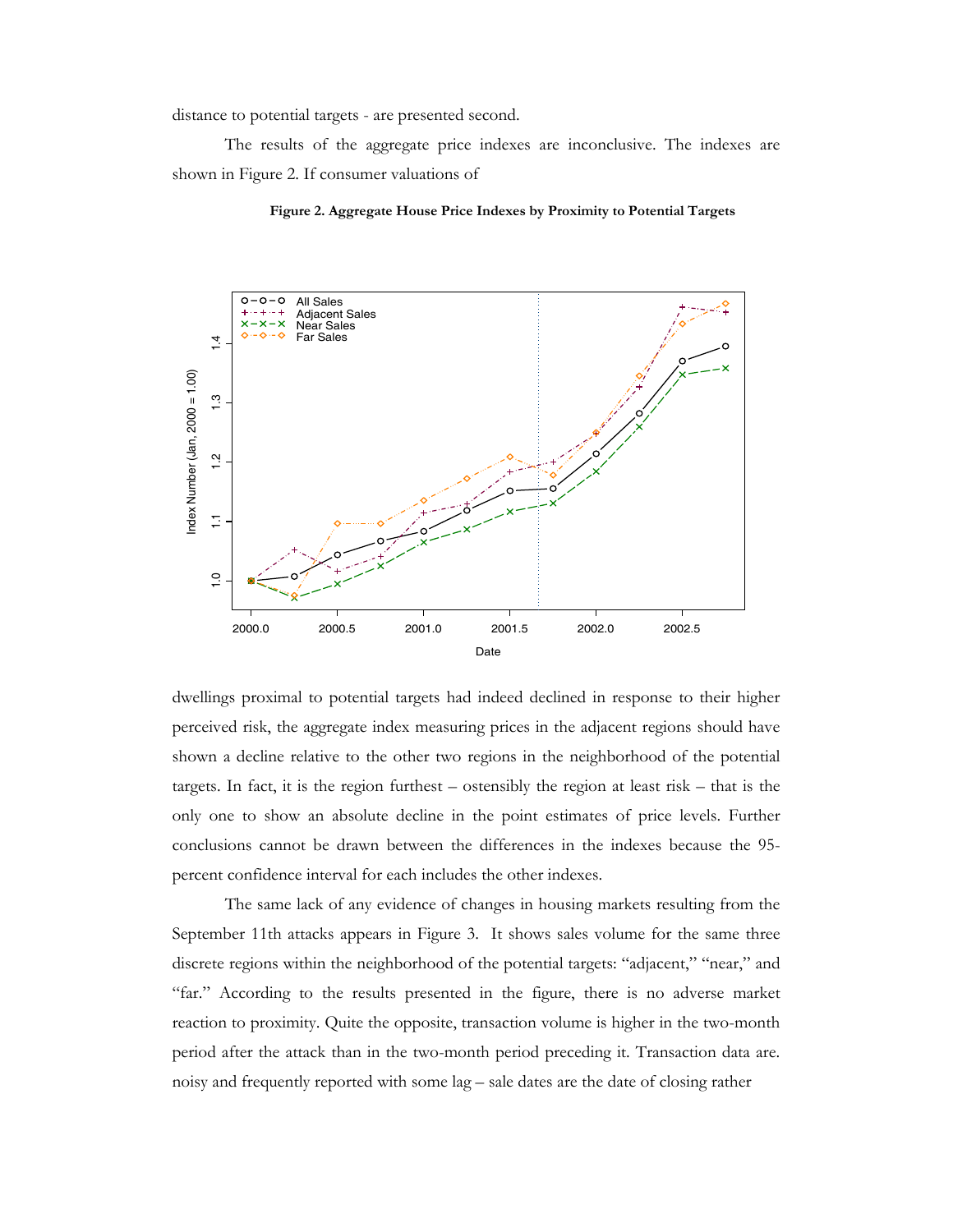

than the date of the agreement to sell. That said, there is no pronounced relative decline in the adjacent regions at any point in the sample period.

Both of the sets of results presented in Figures 2 and 3 are dependent on the delineation of what constitutes "near." Numerous radii were used, but none yielded evidence of systematic impact on housing markets as a result of the attack. Despite this robustness, it may be possible that using discrete regions and pooling sales across potential targets is masking marginal effects that vary across the sites.

To address this concern, the basic hedonic regression, Equation 2, was modified to include a continuous measure of proximity. Also, housing sales around the three potential targets examined were not pooled. Testing for changes in the pricing of proximity is conducted by interacting the distance variable with several different specifications of time dummies. The base-case is the simplest model: house price is a function of a dwelling's physical characteristics, its distance from the potential target, and the price level during the quarter of sale.<sup>5</sup> The physical characteristics included in the regression include dwelling size (interior), number of baths, number of bedrooms, the

<sup>5</sup>It should be noted in the results presented here, distance is not to the dwelling itself but rather to the centroid of the census block group in which the dwelling is located. This loses some of the individual variation in distance, but there remains substantial locational variation across block groups. Moreover, in trial tests using dwelling specific distances, there was no disagreement with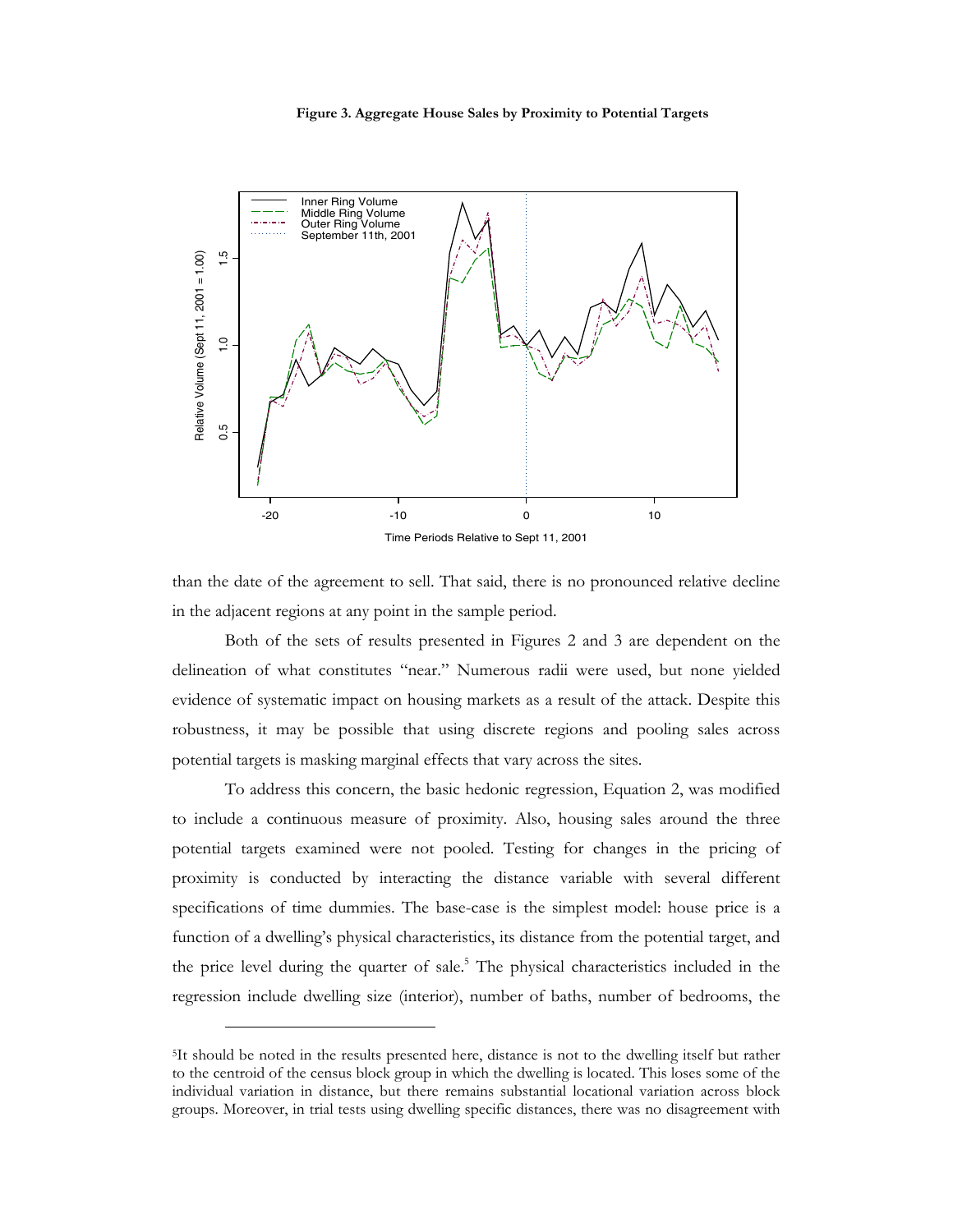age of the dwelling at time of sale (and its square), and a series of dummy variables indicating the presence of a fireplace, garage, central heat, central air, a pool, and whether or not it has a view and is occupied by the owner.<sup>6</sup>

Tables 2, 3, and 4 report the distance coefficients for regressions using dwelling

|                      | Model   | Model          | Model     | Model      | Model                     | Model     |
|----------------------|---------|----------------|-----------|------------|---------------------------|-----------|
|                      | $\rm I$ | $\rm II$       | $\rm III$ | ${\rm IV}$ | $\boldsymbol{\mathrm{V}}$ | VI        |
| Observations         | 1,980   | 1,979          | 1,978     | 1,977      | 1,976                     | 1,975     |
| R-squared            | 0.626   | 0.626          | 0.625     | 0.626      | 0.626                     | $0.626\,$ |
| ln(Distance)         | $-0.20$ | $\blacksquare$ |           |            |                           |           |
|                      | (8.31)  |                |           |            |                           |           |
| $ln(Dist)*QTR7-$     | $\Box$  | $-0.18$        | $-0.18$   | $-0.18$    | $-0.18$                   | $-0.18$   |
|                      |         | (5.37)         | (5.33)    | (5.34)     | (5.34)                    | (5.34)    |
| $ln(Dist)*QTR8/8+$   |         | $-0.22$        | $-0.13$   | $-0.13$    | $-0.14$                   | $-0.14$   |
|                      |         | (6.52)         | (1.72)    | (1.73)     | (1.73)                    | (1.74)    |
| $ln(Dist)*QTR9/9+$   |         |                | $-0.26$   | $-0.18$    | $-0.18$                   | $-0.18$   |
|                      |         |                | (6.02)    | (2.52)     | (2.52)                    | (2.52)    |
| $ln(Dist)*QTR10/10+$ |         |                |           | $-0.30$    | $-0.38$                   | $-0.38$   |
|                      |         |                |           | (5.62)     | (3.82)                    | (3.82)    |
| $ln(Dist)*QTR11/11+$ |         |                |           |            | $-0.26$                   | $-0.21$   |
|                      |         |                |           |            | (4.27)                    | (2.48)    |
| $ln(Dist)*QTR12$     |         |                |           |            |                           | $-0.32$   |
|                      |         |                |           |            |                           | (3.60)    |
|                      |         |                |           |            |                           |           |

**Table 2. Differential Pricing of Proximity Before and After 9/11 - L AX**

(t-Statistics in Parentheses)

sales from the neighborhoods of the Los Angeles International Airport, the central business district, and the Ports of Los Angeles and Long Beach, respectively. For each neighborhood, the subsample of dwellings was selected from the cumulative discrete regions used in aggregate analysis above – using r-squared as the criteria for selection. That is, three regressions were executed for each of the potential targets. The first

the results presented in this paper.

<sup>6</sup>The coefficients on these variables are not included due to space constraints. They are available from the author. They behave as expected with view and pool as the most valuable of the indicator variables; interior size is highly valued; and age diminishes house price, but at a declining rate. All but the heating/cooling variables are consistently significant.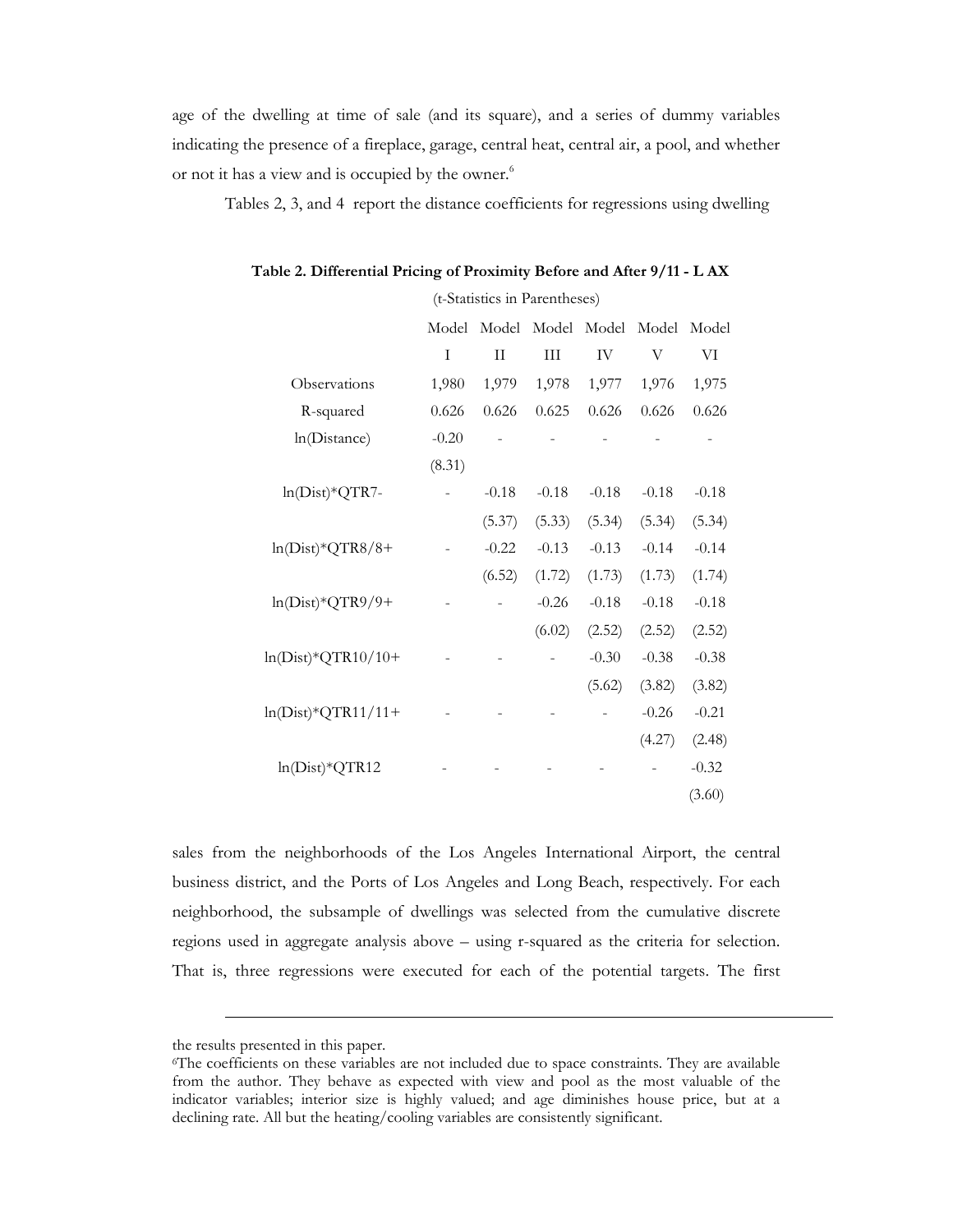included only those dwellings from the "adjacent" region, the second from the pooled "adjacent" and "near" regions, and the third included all sales from the three regions.

Each of the tables reports the base model (Model I) as well as five additional models. Each of the additional models allows more flexibility regarding the temporal variation in the price gradient around the targets. A significant response on the part of home buyers to demand a discount in order to live near the potential targets would be reflected in the the gradient becoming more positive. Note that the gradient can be either negative  $-$  if land closer to the site is in higher demand  $-$  or positive  $-$  if the opposite is true. In either case, a change in the perception of risk from terrorism and the resulting drop in relative demand near the site would have the effect of making either positive or negative gradients more positive.

Table 2 is typical of the three tables reporting the time and distance interactions.

|                      | (t-Statistics in Parentheses) |             |           |         |         |         |
|----------------------|-------------------------------|-------------|-----------|---------|---------|---------|
|                      | Model                         | Model       | Model     | Model   | Model   | Model   |
|                      | I                             | $_{\rm II}$ | $\rm III$ | IV      | V       | VI      |
| Observations         | 11,439                        | 11,438      | 11,437    | 11,436  | 11,435  | 11,434  |
| R-squared            | 0.589                         | 0.589       | 0.589     | 0.589   | 0.589   | 0.589   |
| ln(Distance)         | $-0.10$                       |             |           |         |         |         |
|                      | (7.52)                        |             |           |         |         |         |
| $ln(Dist)*QTR7-$     |                               | $-0.12$     | $-0.12$   | $-0.12$ | $-0.12$ | $-0.12$ |
|                      |                               | (6.24)      | (6.22)    | (6.22)  | (6.21)  | (6.21)  |
| $ln(Dist)*QTR8/8+$   |                               | $-0.08$     | $-0.15$   | $-0.15$ | $-0.15$ | $-0.15$ |
|                      |                               | (4.70)      | (3.08)    | (3.08)  | (3.08)  | (3.08)  |
| $ln(Dist)*QTR9/9+$   |                               |             | $-0.07$   | $-0.08$ | $-0.08$ | $-0.08$ |
|                      |                               |             | (3.75)    | (1.94)  | (1.94)  | (1.94)  |
| $ln(Dist)*QTR10/10+$ |                               |             |           | $-0.07$ | 0.00    | 0.00    |
|                      |                               |             |           | (3.24)  | (0.01)  | (0.01)  |
| $ln(Dist)*QTR11/11+$ |                               |             |           |         | $-0.11$ | $-0.10$ |
|                      |                               |             |           |         | (3.99)  | (2.65)  |
| $ln(Dist)*QTR12$     |                               |             |           |         |         | $-0.12$ |
|                      |                               |             |           |         |         | (3.03)  |

**Table 3. Differential Pricing of Proximity Before and After 9/11 - CBD**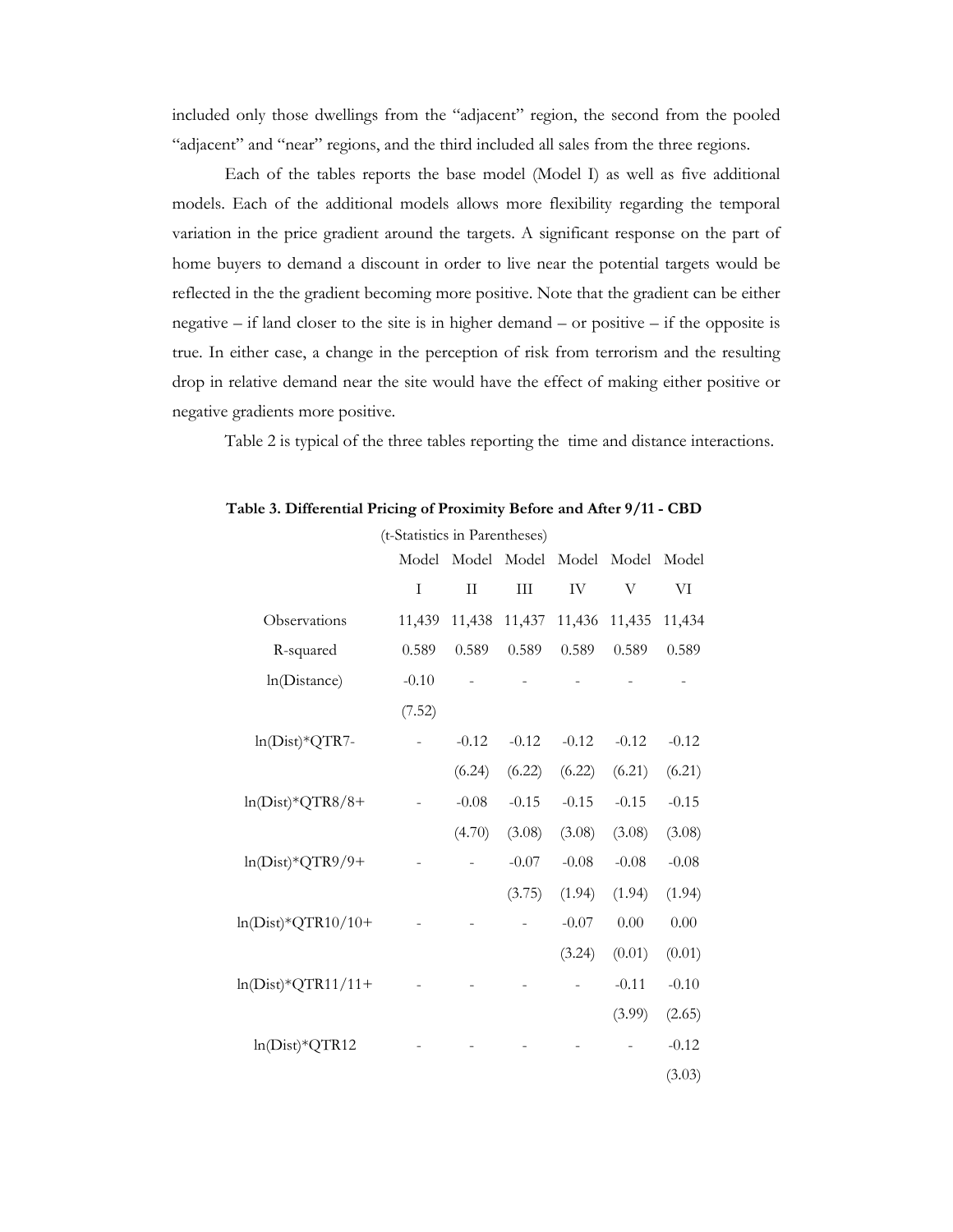.The table shows that very little additional explanatory power is gained by adding the interaction terms. Moreover, there is no perceptible trend towards a more positive gradient. In the models with three or more interaction terms, the point estimate of the price gradient in the quarter following the attacks is greater. However, the hypothesis that it is more negative cannot be rejected. Furthermore, the greater the number of interaction terms, the more the trend appears to be towards a more negative gradient. This would imply the curious result that, in the wake of the attacks on September 11th, 2001, consumers responded by bidding up dwellings closer to potential targets.

Table 3 repeats the same basic story as revealed in the previous table. The sample size is much larger for the CBD regressions, as the fit of the model was best using all three of the discrete surrounding regions. The explanatory power of the model is roughly equivalent as that using the LAX data. So, too, are the trends in the coefficients on the time-distance interactions. Once more, the immediate response in the quarter following the attacks appears to be that proximity is more valued, not less. Like the "trends" in the LAX neighborhood, the absence of pattern is the most notable feature of this table.

Finally, Table 4 reports the interaction coefficients for the regressions using data

#### **Table 4. Differential Pricing of Proximity Before and After 9/11 – Ports**

|                      |            |             |                   |      | Model Model Model Model Model                |      |
|----------------------|------------|-------------|-------------------|------|----------------------------------------------|------|
|                      | T          | $_{\rm II}$ | Ш                 | IV   | V                                            | VI   |
| Observations         |            |             |                   |      | 11,931 11,930 11,929 11,928 11,927 11,926    |      |
| R-squared            | 0.621      |             |                   |      | 0.621 0.619 0.619 0.619 0.619                |      |
| ln(Distance)         | 0.24       |             |                   |      |                                              |      |
|                      | (20.8)     |             |                   |      |                                              |      |
| $ln(Dist)*QTR7-$     | $\sim$ $-$ | 0.24        | 0.24              | 0.24 | 0.24                                         | 0.24 |
|                      |            |             |                   |      | $(14.4)$ $(14.2)$ $(14.2)$ $(14.2)$ $(14.2)$ |      |
| $ln(Dist)*QTR8/8+$   |            | 0.25        | 0.18              | 0.18 | 0.18                                         | 0.18 |
|                      |            |             |                   |      | $(15.9)$ $(4.67)$ $(4.67)$ $(4.67)$ $(4.67)$ |      |
| $ln(Dist)*QTR9/9+$   |            |             | 0.25              | 0.25 | 0.25                                         | 0.25 |
|                      |            |             |                   |      | $(13.6)$ $(6.59)$ $(6.59)$ $(6.59)$          |      |
| $ln(Dist)*QTR10/10+$ |            |             | $\qquad \qquad -$ | 0.25 | 0.22                                         | 0.22 |
|                      |            |             |                   |      | $(12.0)$ $(6.11)$ $(6.11)$                   |      |
| $ln(Dist)*QTR11/11+$ |            |             |                   |      | 0.27                                         | 0.25 |

(t-Statistics in Parentheses)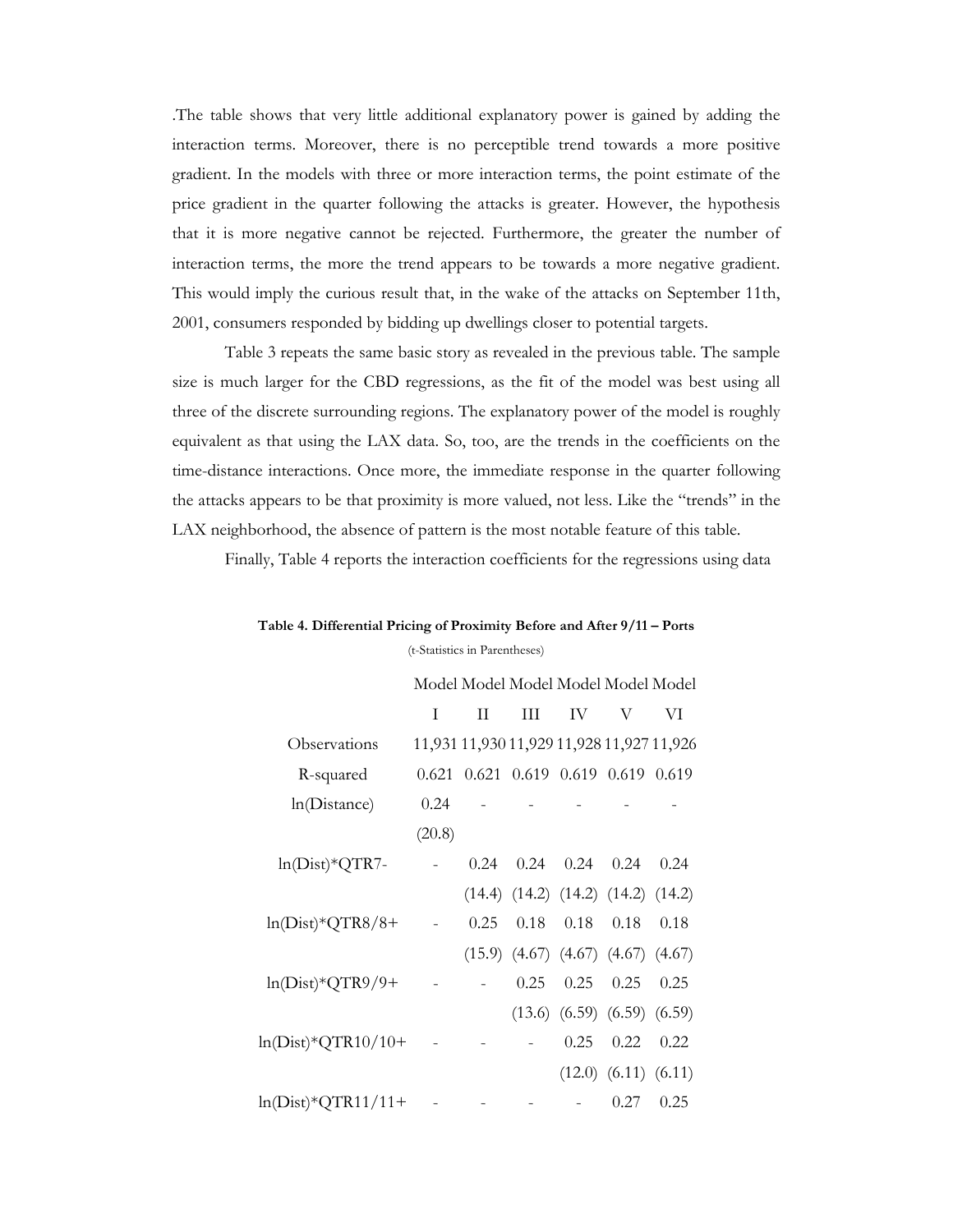|                  |        |                  |      | $(10.6)$ $(6.48)$ |
|------------------|--------|------------------|------|-------------------|
| $ln(Dist)*QTR12$ | $\sim$ | $\sim$ 100 $\mu$ | $ -$ | $ -$ 0.30         |
|                  |        |                  |      | (8.46)            |

from the environs of the Ports of Los Angeles and Long Beach. As in the case of the CBD, the best statistical fit of the continuous model employed the full subsample comprised of all sales from the three discrete regions around the Ports.

The notable difference in the Ports regressions is that the price gradient is positive - implying that buyers already demanded a discount to be nearer the Ports. However, like the other potential targets, the immediate response of markets was to demand less of a discount – directly opposite of a collective move to avoid any perceived risk from living in the shadow of the Ports.

Overall, the regressions using distance as a continuous variable leave little impression that housing markets in the areas surrounding highly visible targets responded at all, let alone in a manner consistent with risk averse individuals requiring compensation for bearing additional risk.

Of course, there are a number of possible explanations for these collective results that are more in concert with the survey results reported in the introduction – that respondents felt they faced 10% probability of personally being injured by a terrorist attack. They are all methodological. The most obvious is that the level of aggregation is too course. Indeed, the distance variable that is so crucial to this analysis is measured not at the dwelling level, but at the Census block group level. This is possible, but with an average of approximately 158 different centroids for each of the three potential targets, there is ample variation to identify systematic trends in prices. In fact, if prices were to respond on the same scale is was enunciated in the survey, price trends in housing should be visible at a broader level of aggregation than the Census tract.

Alternatively, the wrong targets have been chosen to study. There are, in fact, over a hundred sites in California considered at elevated risk of attack. Further research could address others on the list, but the three included in this list are consistently the most prominently discussed. (LAX was the intended target of a terrorist intercepted at the Canadian-American border.) Other potential target might include Disneyland, or the other regional airports. That said, it is unlikely that the perceived risk is systematically higher at any other site. It is therefore difficult to believe that a stronger behavioral response can be found when none was found in the neighborhoods around LAX, the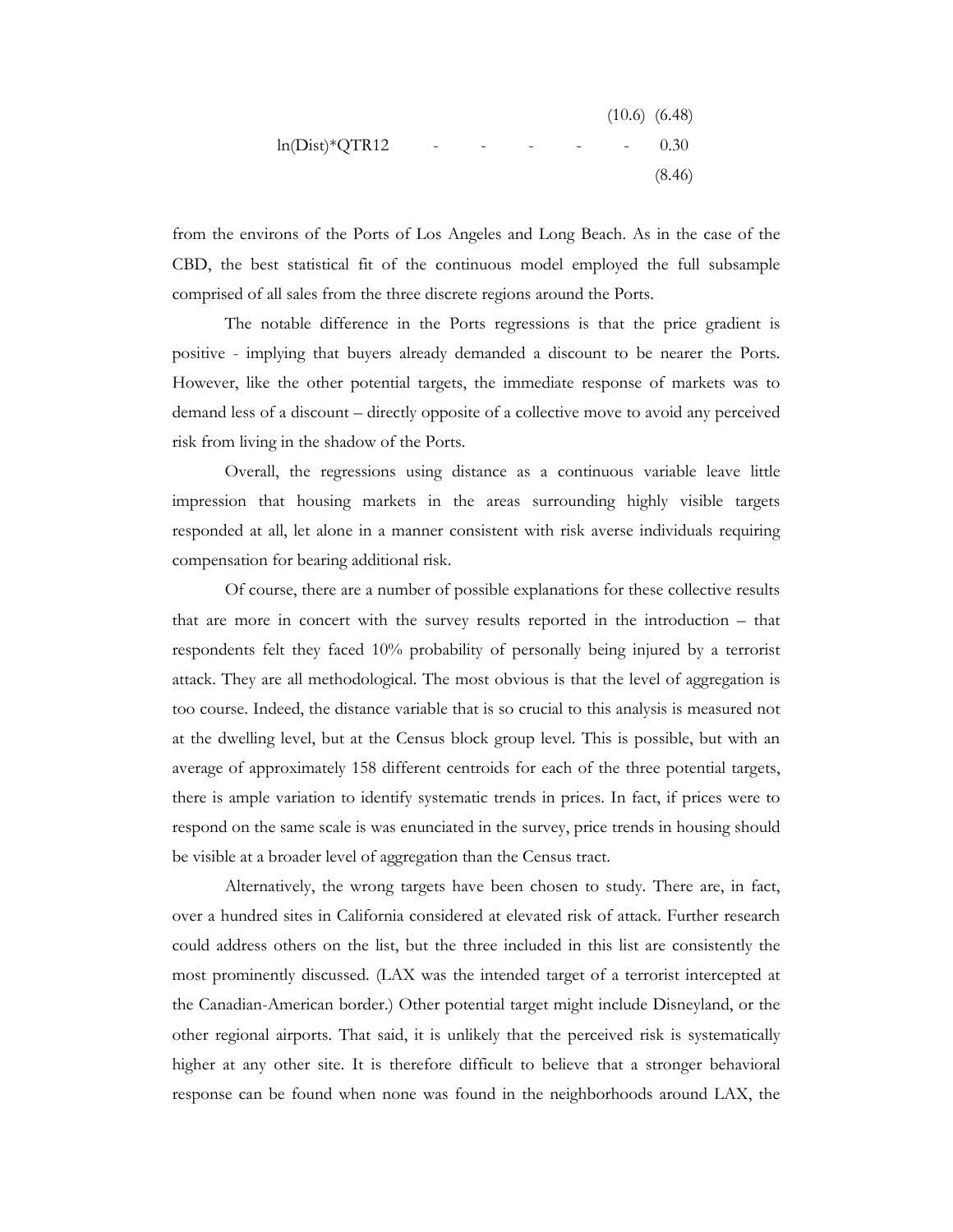Ports, and the CBD

An alternative hypothesis that could explain these findings is that individuals respond to surveys in a manner that is inconsistent with their actual behavior. While this is not directly tested, it is consistent with the results.

# **5. Conclusions & Extensions**

Since the attacks of September 11th, 2001, the threat of terrorism has been viewed by the American public as sufficiently great to provide broad support for the invasion of two countries, to add an additional cabinet post and create the Department of Homeland Security, and even cause the reorganization of the intelligence communities at the highest levels of government. In the private sector, commercial real estate markets have been hit with doubling of terrorism insurance premiums - where it remains available at all. Voters felt terrorism was a major issue in the presidential elections. The question addressed in this research is do individuals act the same way they do when they buy houses as they do when they answer surveys?

The results presented in this paper suggest that they do not. If fact, the results are consistent with the hypothesis that homebuyers' perception of risk is unchanged in the wake of the attacks of 9/11. No significant change was measured in prices or sales volume in neighborhoods of prominent potential targets of terrorist attack.

There is striking evidence of the ability of markets to price small probability risks – the type of soil, and its underlying performance during earthquakes, is shown to be priced in one study. This example of markets "discovering" pricing indicates that the lack of any significant response is not likely the result of market participants being ignorant of the effect of even small changes in the likelihood of damage from terrorism. It is more likely that consumers simply do not believe that a second attack of the scale of the attacks on New York and Washington, D.C. will occur.

The apparent conflict between the survey discussed above, the inordinate media coverage of terrorism, and the absence of any manifest pricing of additional risk is best viewed as reason to use market-based transaction data. This capitalization of expectations represents an advantage over polls or surveys in ascertaining consumer beliefs because transactions are costly whereas survey responses are not.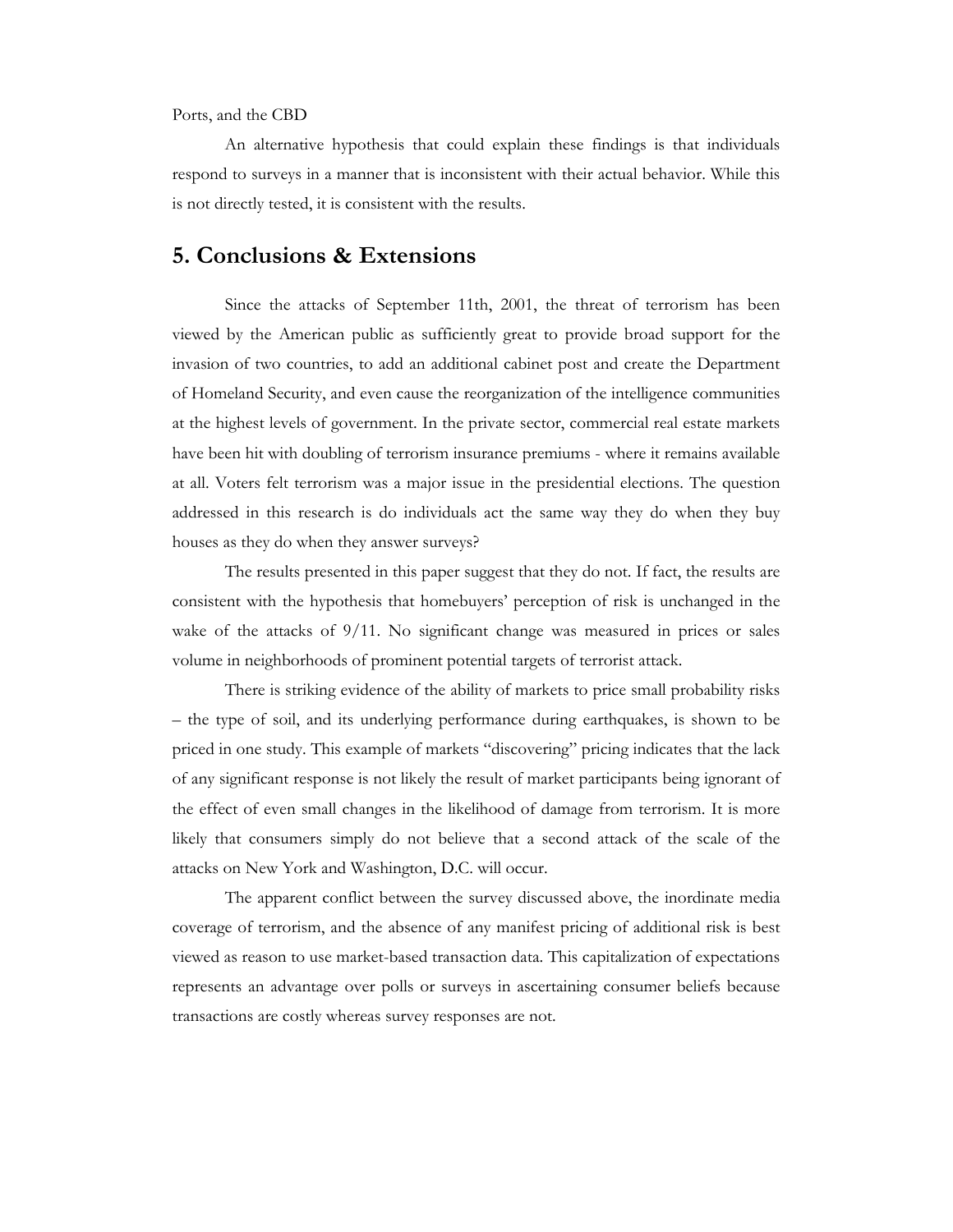## **References:**

Abadie, Alberto and Javier Gardeazabal. ``The economic costs of conflict: A case study of the basque country.'' *American Economic Review* 93(1):113--32, March 2003.

Anderson, Dan R. and Maurice Weinrobe. "Mortgage default risks and the 1971 San Fernando earthquake." *American Real Estate and Urban Economics Association Journal* 14(1):110--35, Spring 1986.

Bleich Donald. "The reaction of multifamily capitalization rates to natural disasters." *Journal of Real Estate Research* 25(2):133--44, June 2003.

Carroll, Thomas M., Terrence M. Clauretie, Jeff Jensen, and Margaret Waddoups. "The economic impact of a transient hazard on property values: The 1988 Pepcon explosion in Henderson, Nevada. *The Journal of Real Estate Finance and Economics* 13(2), 1996.

Enders, Walter, Todd Sandler, and Gerald F. Parise. "An econometric analysis of the impact of terrorism on tourism." *Kyklos* 45(4):531--54, 1992.

Glaeser, Edward L. and Jesse M. Shapiro. "Cities and warfare: The impact of terrorism on urban form." *Journal of Urban Economics* 51(2):205--24, March 2002.

Greenberg, M. and J. Hughes. "The impact of hazardous waste superfund sites on the value of houses sold in new jersey." *Annals of Regional Science* 26(2):147--153, June 1992.

Harrigan, James and Philippe Martin. "Terrorism and the resilience of cities." *Federal Reserve Bank of New York Economic Policy Review* 8(2):97--116, November 2002.

Johnson, James H. and John D. Kasarda. "9/11 and the economic prospects of major U.S. cities." *Planning and Markets* 6(1), September 2003.

Kahn, Matthew E. "Smog reductions impact on California county growth." *Journal of Regional Science* 40(3):565--582, August 2000.

Klein, Lawrence R. and Suleyman Ozmucur. "Consumer behavior under the influence of terrorism within the United States." *Journal of Entrepreneurial Finance and Business Ventures* 7(3):1--15, Fall 2002.

Lerner, JS, R.M. Gonzalez, D.A. Small, and B.Fischhoff. "Effects of fear and anger on perceived risks of terrorism: A national field experiment." *Psychological Science* 14(2):144-- 150, March 2003.

Mills, Edwin S. "Terrorism and U.S. real estate." *Journal of Urban Economics* 51(2):198-- 204, March 2002.

Murdoch, James C., Harinder Singh, and Mark Thayer. "The impact of natural hazards on housing values: The Loma Prieta earthquake." *American Real Estate and Urban Economics Association Journal* 21(2):167--84, Summer 1993.